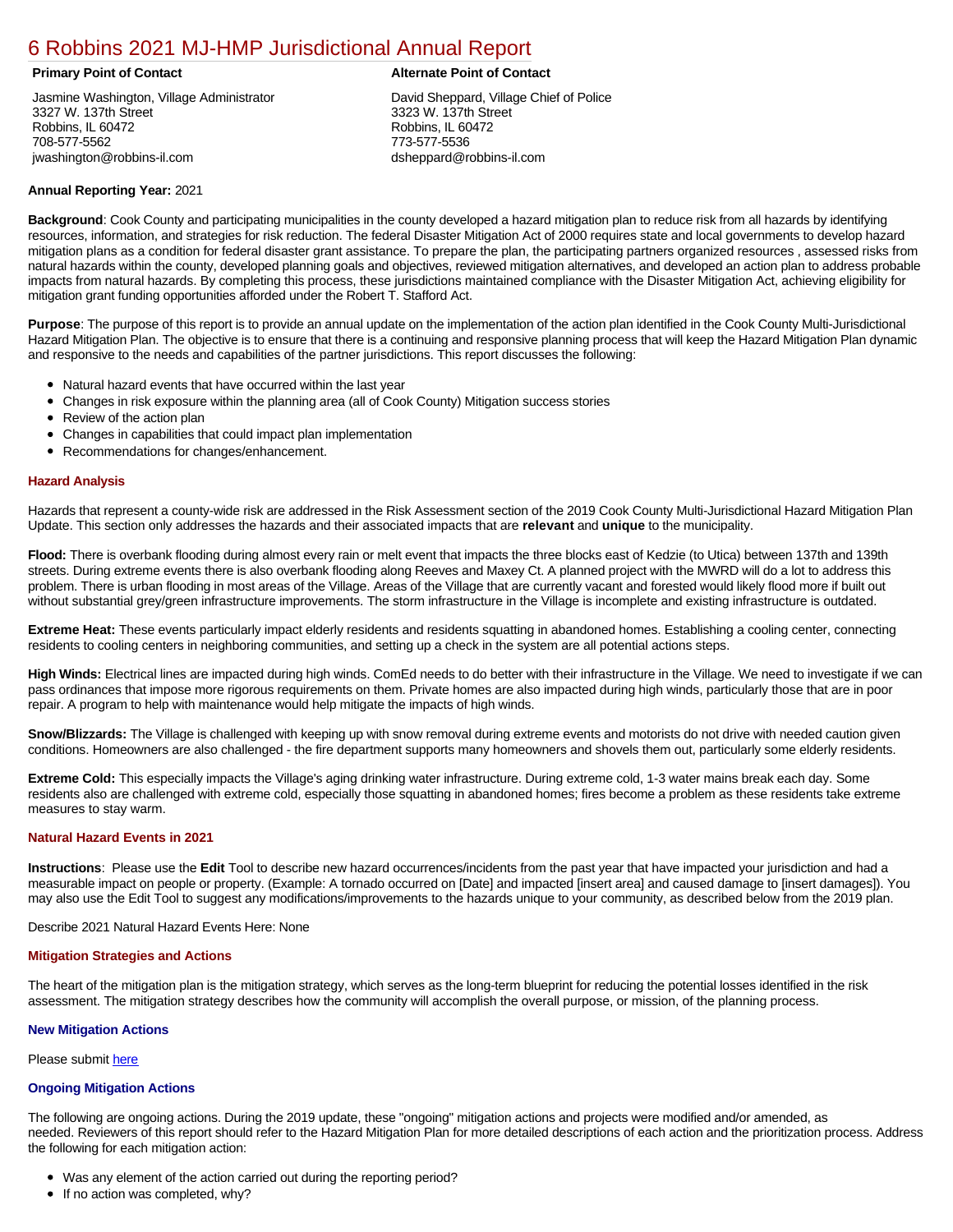- Is the timeline for implementation or the action still appropriate?
- If the action was completed, does it need to be changed or removed from the action plan?

| TABLE: HAZARD MITIGATION ACTION PLAN MATRIX                                                                                                                                                                                                                                                                                                                                        |                          |             |                                    |                                                                                                                 |                                        |                                                                                                                                   |                                                                    |                                                            |  |  |  |
|------------------------------------------------------------------------------------------------------------------------------------------------------------------------------------------------------------------------------------------------------------------------------------------------------------------------------------------------------------------------------------|--------------------------|-------------|------------------------------------|-----------------------------------------------------------------------------------------------------------------|----------------------------------------|-----------------------------------------------------------------------------------------------------------------------------------|--------------------------------------------------------------------|------------------------------------------------------------|--|--|--|
| <b>Completion status legend:</b><br>$N = New$<br>$O =$ Action Ongoing toward Completion<br>$R =$ Want Removed from Annex<br>$C = Project Completed$<br>$X = No$ Action Taken                                                                                                                                                                                                       |                          |             |                                    |                                                                                                                 |                                        |                                                                                                                                   |                                                                    |                                                            |  |  |  |
| 2021 Status                                                                                                                                                                                                                                                                                                                                                                        | 2020 Status              | 2019 Status | <b>Hazards</b><br><b>Mitigated</b> | <b>Objectives</b><br>Met                                                                                        | Lead<br><b>Agencies</b>                | <b>Estimated Cost</b>                                                                                                             | Sources of<br><b>Funding</b>                                       | <b>Timeline/Projected</b><br><b>Completion Date</b><br>(a) |  |  |  |
| Action R6.1-Where appropriate, support retrofitting, purchase, or relocation of structures in hazard-prone areas to prevent future structure damage. Give<br>priority to properties with exposure to repetitive losses.                                                                                                                                                            |                          |             |                                    |                                                                                                                 |                                        |                                                                                                                                   |                                                                    |                                                            |  |  |  |
| <b>Status Description:</b>                                                                                                                                                                                                                                                                                                                                                         |                          |             |                                    |                                                                                                                 |                                        |                                                                                                                                   |                                                                    |                                                            |  |  |  |
| $R -$                                                                                                                                                                                                                                                                                                                                                                              |                          | Removed     | Αll                                | 7, 13                                                                                                           | Village of<br><b>Robbins</b>           | High                                                                                                                              | <b>FEMA Hazard</b><br>Mitigation<br>Grants                         | Removed                                                    |  |  |  |
| Action R6.2-Continue to support the countywide actions identified in this plan.                                                                                                                                                                                                                                                                                                    |                          |             |                                    |                                                                                                                 |                                        |                                                                                                                                   |                                                                    |                                                            |  |  |  |
| <b>Status Description:</b>                                                                                                                                                                                                                                                                                                                                                         |                          |             |                                    |                                                                                                                 |                                        |                                                                                                                                   |                                                                    |                                                            |  |  |  |
| O                                                                                                                                                                                                                                                                                                                                                                                  |                          | Ongoing     | Αll                                | ΑIΙ                                                                                                             | Village of<br><b>Robbins</b>           | Low                                                                                                                               | <b>General Fund</b>                                                | Short-and long-term                                        |  |  |  |
|                                                                                                                                                                                                                                                                                                                                                                                    |                          |             |                                    | Action R6.3—Actively participate in the plan maintenance strategy identified in this plan.                      |                                        |                                                                                                                                   |                                                                    |                                                            |  |  |  |
| <b>Status Description:</b>                                                                                                                                                                                                                                                                                                                                                         |                          |             |                                    |                                                                                                                 |                                        |                                                                                                                                   |                                                                    |                                                            |  |  |  |
| $R -$                                                                                                                                                                                                                                                                                                                                                                              |                          | Removed     | ΑIΙ                                | 3, 4, 6                                                                                                         | DHSEM,<br>Village of<br><b>Robbins</b> | Low                                                                                                                               | <b>General Fund</b>                                                | Removed                                                    |  |  |  |
|                                                                                                                                                                                                                                                                                                                                                                                    |                          |             |                                    |                                                                                                                 |                                        | Action R6.4—Consider participation in incentive-based programs such as the Community Rating System, Tree City, and StormReady.    |                                                                    |                                                            |  |  |  |
| <b>Status Description:</b>                                                                                                                                                                                                                                                                                                                                                         |                          |             |                                    |                                                                                                                 |                                        |                                                                                                                                   |                                                                    |                                                            |  |  |  |
| $R -$                                                                                                                                                                                                                                                                                                                                                                              |                          | Removed     | All                                | 3, 4, 5, 6, 7, 9,<br>10, 11, 13                                                                                 | Village of<br><b>Robbins</b>           | Low                                                                                                                               | <b>General Fund</b>                                                | Removed                                                    |  |  |  |
| Action R6.5—Maintain good standing under the National Flood Insurance Program by implementing programs that meet or exceed the minimum NFIP<br>requirements. Such programs include enforcing an adopted flood damage prevention ordinance, participating in floodplain mapping updates, and providing<br>public assistance and information on floodplain requirements and impacts. |                          |             |                                    |                                                                                                                 |                                        |                                                                                                                                   |                                                                    |                                                            |  |  |  |
| <b>Status Description:</b>                                                                                                                                                                                                                                                                                                                                                         |                          |             |                                    |                                                                                                                 |                                        |                                                                                                                                   |                                                                    |                                                            |  |  |  |
| O                                                                                                                                                                                                                                                                                                                                                                                  |                          | Ongoing     | Flooding                           | 4, 6, 9                                                                                                         | Village of<br><b>Robbins</b>           | Low                                                                                                                               | <b>General Fund</b>                                                | Short-term and<br>ongoing                                  |  |  |  |
|                                                                                                                                                                                                                                                                                                                                                                                    |                          |             |                                    | <b>Action R6.6</b> —Where feasible, implement a program to record high water marks following high-water events. |                                        |                                                                                                                                   |                                                                    |                                                            |  |  |  |
| <b>Status Description:</b>                                                                                                                                                                                                                                                                                                                                                         |                          |             |                                    |                                                                                                                 |                                        |                                                                                                                                   |                                                                    |                                                            |  |  |  |
| $R -$                                                                                                                                                                                                                                                                                                                                                                              | $\blacksquare$           | Removed     | Flooding,<br>Severe<br>Weather     | 3, 6, 9                                                                                                         | Village of<br><b>Robbins</b>           | Medium                                                                                                                            | General Fund;<br><b>FEMA Grant</b><br>Funds (Public<br>Assistance) | Removed                                                    |  |  |  |
|                                                                                                                                                                                                                                                                                                                                                                                    |                          |             |                                    |                                                                                                                 |                                        | Action R6.7-Integrate the hazard mitigation plan into other plans, programs, or resources that dictate land use or redevelopment. |                                                                    |                                                            |  |  |  |
| <b>Status Description:</b>                                                                                                                                                                                                                                                                                                                                                         |                          |             |                                    |                                                                                                                 |                                        |                                                                                                                                   |                                                                    |                                                            |  |  |  |
| $R -$                                                                                                                                                                                                                                                                                                                                                                              | $\overline{\phantom{a}}$ | Removed     | Flooding,<br>Severe<br>Weather     | 3, 4, 6, 10, 13                                                                                                 | Robinson<br>Engineering                | Low                                                                                                                               | <b>General Fund</b>                                                | Removed                                                    |  |  |  |
| Action R6.8—Consider the development and implementation of a Capital Improvements Program (CIP) to increase the Village's regulatory, financial and<br>technical capability to implement mitigation actions.                                                                                                                                                                       |                          |             |                                    |                                                                                                                 |                                        |                                                                                                                                   |                                                                    |                                                            |  |  |  |
| <b>Status Description:</b>                                                                                                                                                                                                                                                                                                                                                         |                          |             |                                    |                                                                                                                 |                                        |                                                                                                                                   |                                                                    |                                                            |  |  |  |
| $\mathsf O$                                                                                                                                                                                                                                                                                                                                                                        |                          | Ongoing     | Αll                                | 1, 2, 7                                                                                                         | <b>Public Works</b>                    | High                                                                                                                              | CIP component<br>of general fund<br>(if implemented)               | Long-term                                                  |  |  |  |
| Action R6.9—Manage current overbank flooding of Midlothian Creek (construction of Robbins Stormwater Park; stream bank repair)                                                                                                                                                                                                                                                     |                          |             |                                    |                                                                                                                 |                                        |                                                                                                                                   |                                                                    |                                                            |  |  |  |
| <b>Status Description:</b>                                                                                                                                                                                                                                                                                                                                                         |                          |             |                                    |                                                                                                                 |                                        |                                                                                                                                   |                                                                    |                                                            |  |  |  |
| O                                                                                                                                                                                                                                                                                                                                                                                  |                          | <b>New</b>  | Flood                              | 1, 2, 3                                                                                                         | <b>Robbins</b>                         | \$12,000,000; High                                                                                                                | MWRD; Grants                                                       | Long-term                                                  |  |  |  |
| Action R6.10—Extend storm sewer network to include incomplete portions of Village; Assess fitness of existing storm sewer network, develop repair and<br>replace plan, begin to implement plan; continue to build out green infrastructure program                                                                                                                                 |                          |             |                                    |                                                                                                                 |                                        |                                                                                                                                   |                                                                    |                                                            |  |  |  |